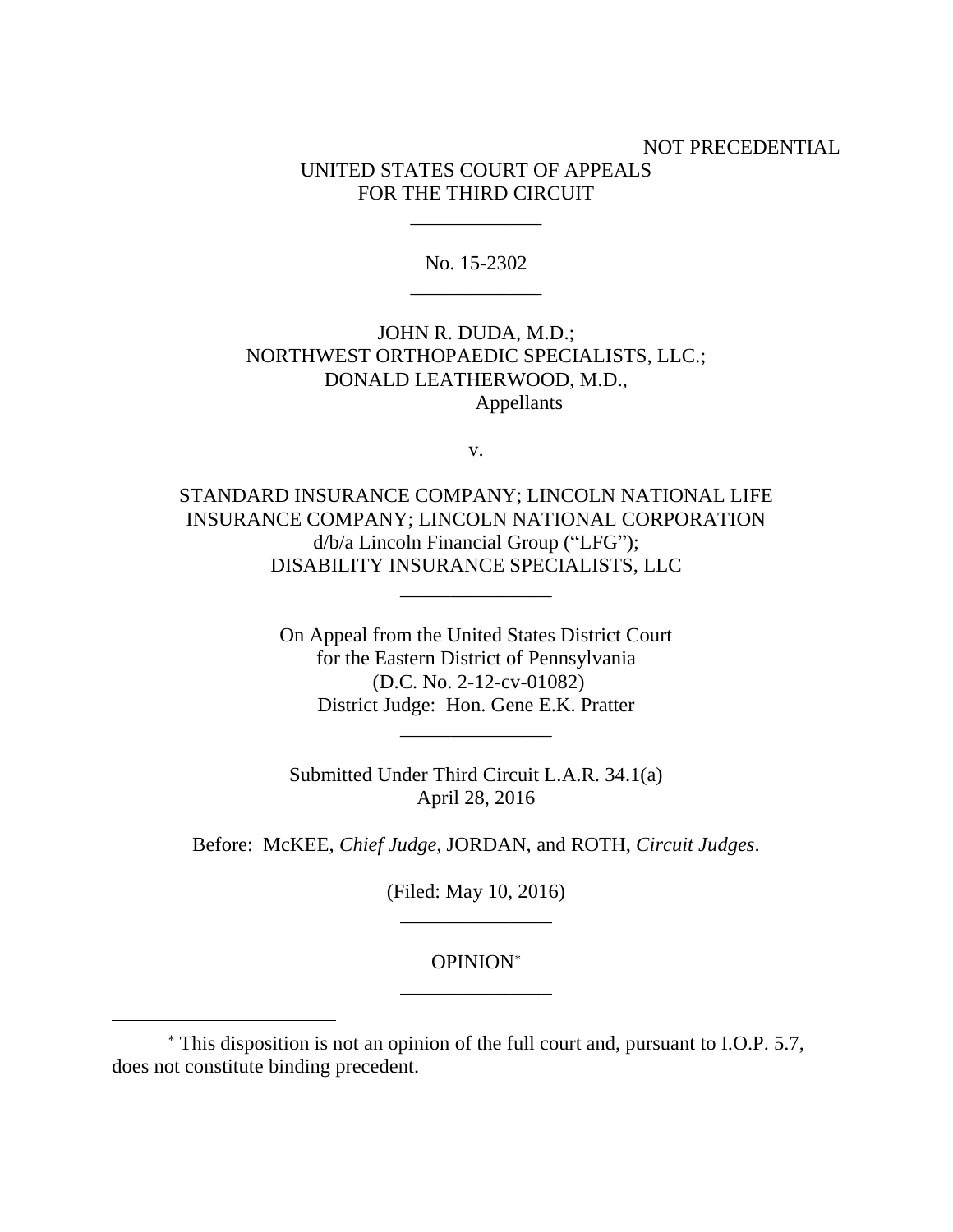#### JORDAN, *Circuit Judge*.

Dr. John Duda, an orthopedic surgeon and co-owner of Northwest Orthopaedic Specialists, LLC ("Northwest"), was denied disability benefits under both a group policy (the "Group Policy") issued by Standard Insurance Company ("Standard") and two personal insurance policies (the "Personal Policies") issued by Lincoln National Life Insurance Company ("Lincoln"). Thereafter, Duda sued Lincoln for breach of contract and bad faith under Pennsylvania law, and Duda, along with Northwest and Northwest's co-owner, Dr. Donald Leatherwood II, sued Standard under sections 502(a)(1)(B) and 502(a)(3) of the Employment Retirement Income Security Act (ERISA). After crossmotions for summary judgment, the United States District Court for the Eastern District of Pennsylvania granted summary judgment on all counts against all of the plaintiffs and in favor of the two insurance companies. Duda, Leatherwood, and Northwest (collectively, the "Appellants") now appeal. For the reasons that follow, we will affirm.

### **I. Background**

Duda and Leatherwood formed Northwest on March 27, 1998, each as a 50% owner of that orthopedic practice. The same day, Duda formed John Duda, M.D., P.C. ("Duda PC"), a separate entity through which he conducted independent medical evaluations ("IMEs") and provided expert medical testimony. Duda is the president and sole member of Duda PC, which shares office space and employees with Northwest. In every year from 2001 to 2011, Duda's wages and other income from Duda PC greatly exceeded his partnership income from Northwest.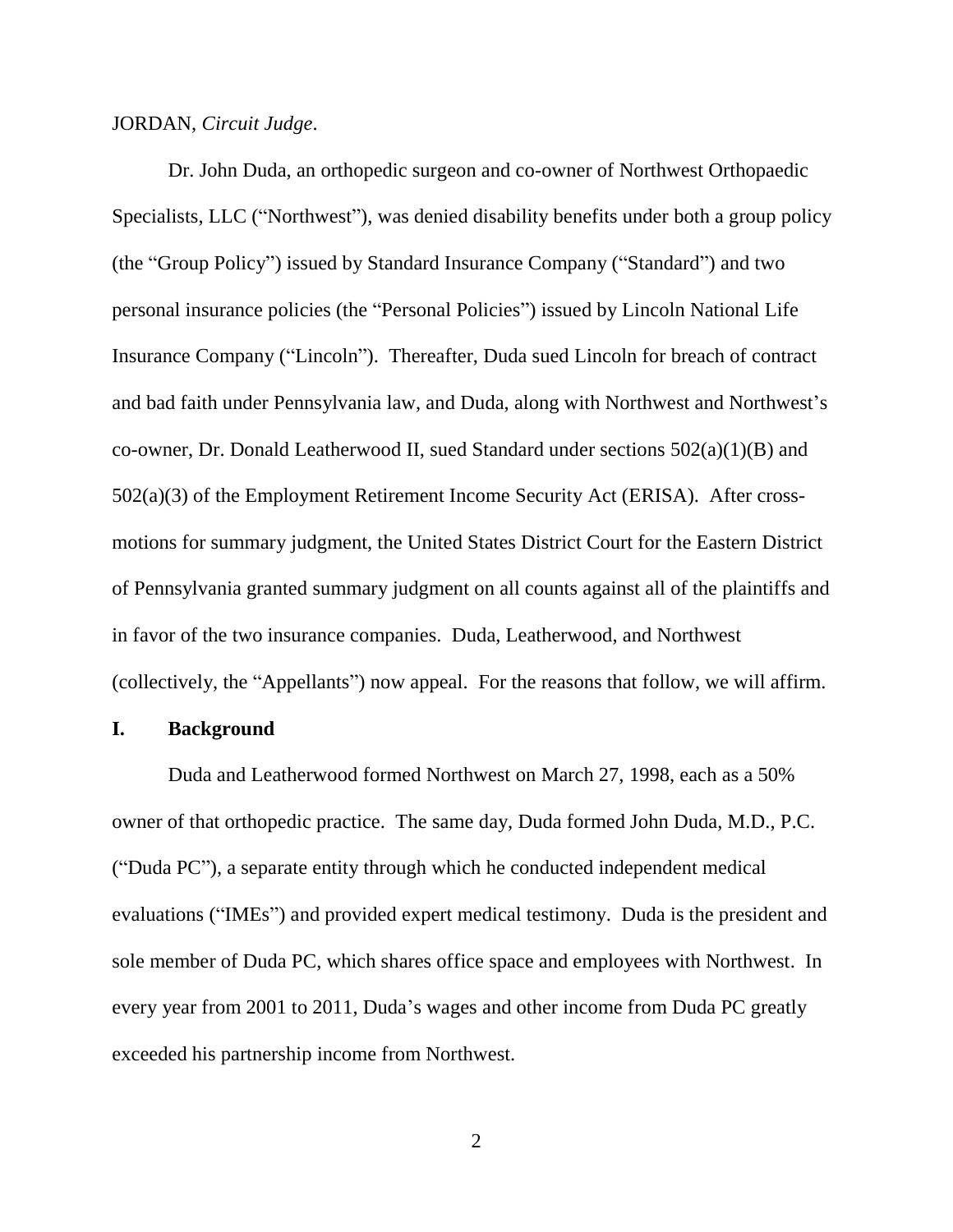Much of the disagreement in this case is grounded in Duda's occupational duties prior to the alleged onset of his disability on August 10, 2007. As an orthopedic surgeon, Duda performed both open surgery (invasive procedures including total joint replacement surgery), and non-open procedures (involving minimally invasive surgical techniques, including arthroscopic surgery). His occupational duties also included in-office visits with patients, which involved patient consultations and non-surgical procedures such as joint aspirations, orthopedic injections, fracture treatments, and castings.

On March 5, 2009, Duda filed disability claims under both the Group Policy with Standard and the Personal Policies with Lincoln. He claimed that his disability began on August 10, 2007, but was caused by a wrist injury that occurred in "Spring 2000" when he fell into an excavation ditch and onto his outstretched hand. 1 (JA 1658; *see also* JA 2791.)

### **A. The Standard Claim**

In order to qualify for either total or partial disability benefits under the Group Policy, Duda was required to prove not just that he was "Disabled" during the benefit period itself, but also that he was continuously Disabled during a preliminary "Benefit Waiting Period." (JA 1808-09; *see also* JA 1832 (stating "Benefit Waiting Period" to mean "the period you must be continuously Disabled before [long-term disability]

<sup>&</sup>lt;sup>1</sup> Duda also claimed that he was disabled due to vitreal damage resulting from a 2007 boating accident. However, Duda's Opening Brief raised no arguments with respect to that alleged disability, and his Reply Brief does not dispute Standard's contention that he has abandoned that basis for his disability claims. Thus, we consider Duda's claims only with respect to his wrist injury.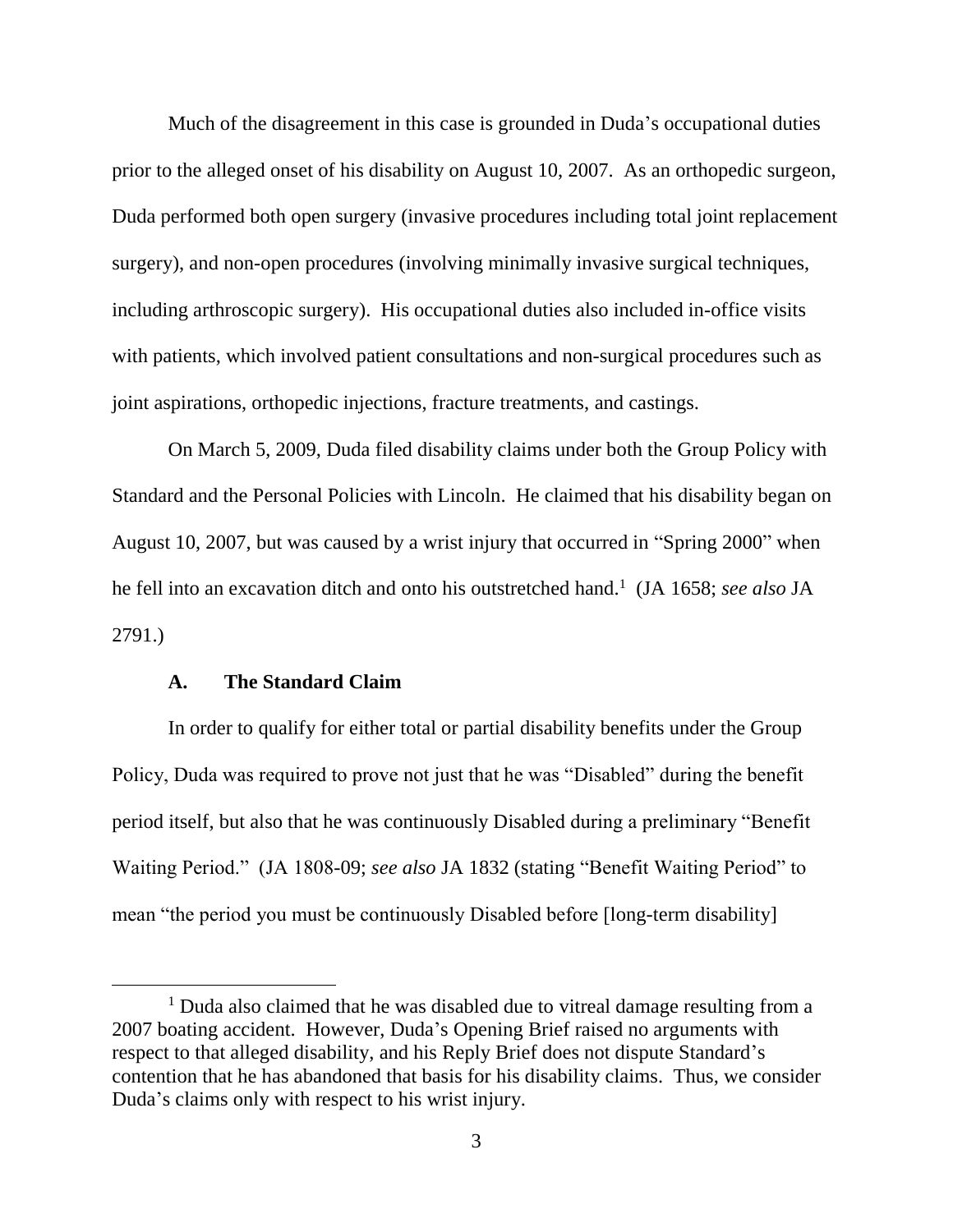Benefits become payable").) The defined period was 180 days. Duda could qualify as "Disabled" by showing that, "as a result of Physical Disease[ or] Injury," he was "unable to perform with reasonable continuity the Material Duties" of his "Own Occupation" (total disability) or he was unable to earn his "Own Occupation Income Level" (partial disability). (JA 1809.) To prove Disability, he was required to file a "Proof of Loss," which the Group Policy defined to mean "*satisfactory written proof* that you are Disabled and entitled to [long-term disability] Benefits." (JA 1827 (emphasis added).) The Group Policy did not, however, define what constitutes "satisfactory written proof."

In the disability claim forms that Duda sent to Standard, he provided proof that Leatherwood, acting as his attending physician, had diagnosed him with "Scapholunate Dissociation" – or so-called "SLAC[] wrist" – on his dominant right hand and had represented that Duda should stop working in or around "08/2006." 2 (JA 1658.) Duda also stated that, since the start of his disability, he had been "unable to perform total j[oin]t replacement [and] other open procedures," but that he continued to see "office patients" and perform arthroscopic surgery. (*Id*.) Upon Standard's request for records of Leatherwood's treatment of Duda, Leatherwood drafted a March 24, 2009 letter explaining that he had treated Duda "on a periodic basis" over the "last eight years" but "ha[d] not kept detailed formal records" because all such treatment was conducted merely as a professional courtesy to his business partner. (JA 1247.)

<sup>2</sup> *But see* JA 2795 (Leatherwood's Attending Physician Statement for Duda's Lincoln disability claims, also dated March 5, 2009, wherein he represented that he first noticed Duda's physical restrictions in "2007").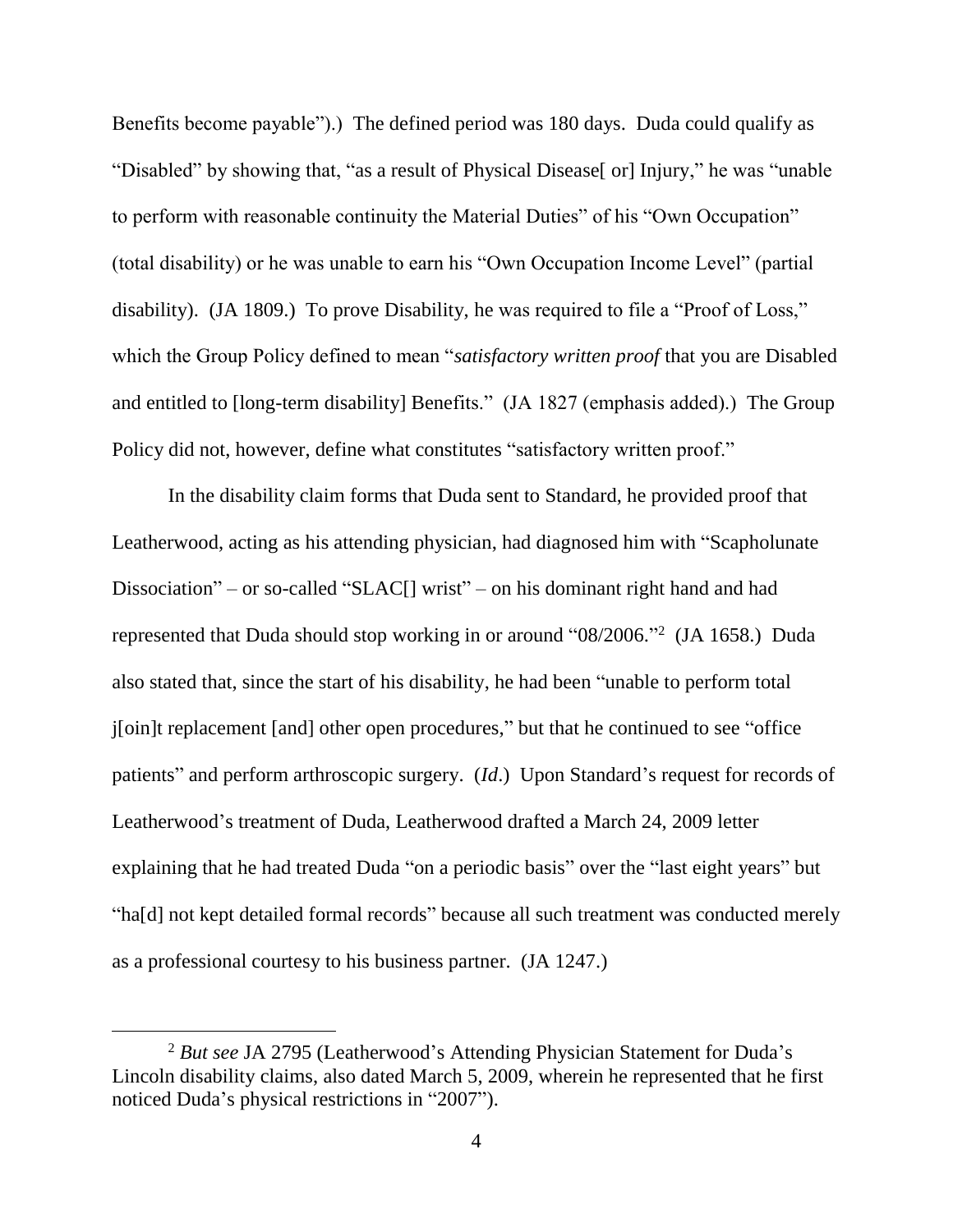After Standard conducted further examination of the claim, its claim administrator informed Duda that it was denying his claim for benefits under the Group Policy. Then, during Duda's appeal of that determination, the Standard employee who was reviewing the claim requested copies of "all of [Duda's] medical records from at least January 1, 2006 through the present" that would be relevant to document the claimed disability. (JA 1592.) In a reply letter, Duda responded that, as an orthopedic surgeon, he "ha[d] been self treating for many years" and "ha[d] not kept any records documenting treatment." (JA 1210). By letter dated November 6, 2009, Standard notified Duda that it was denying his appeal.

### **B. The Lincoln Claims**

Lincoln is the successor insurer on the Personal Policies – comprised of Policy No. 000528000A<sup>3</sup> and Policy No. 000664107. Both Personal Policies cover total disability and residual disability. In the claim forms he sent to Lincoln, Duda described himself as "PARTIALLY disabled" as of August 10, 2007 (JA 2791 (original emphasis)); although he stated that he was "no longer able to perform total joint replacement or open corrective surgery," he acknowledged that he continued to work "40+" hours per week since the date of his disability (JA 2793), continued to "[s]ee patients in [his] office," and was "still

<sup>&</sup>lt;sup>3</sup> As the District Court observed, Duda was originally covered by the nowinoperative Policy No. 000528000. *Duda v. Standard Ins. Co. et al.*, No. 12-1082, 2015 WL 1961170, at  $*7$  n.4 (E.D. Pa. April 30, 2015). From Duda's arguments in the District Court, we infer that that previous policy may have provided a stronger basis from which to argue that Duda's regular occupation should have been defined solely in terms of his ability to perform orthopedic surgery. However, Duda has not raised the continuing efficacy of Policy No. 000528000 as an issue in this appeal.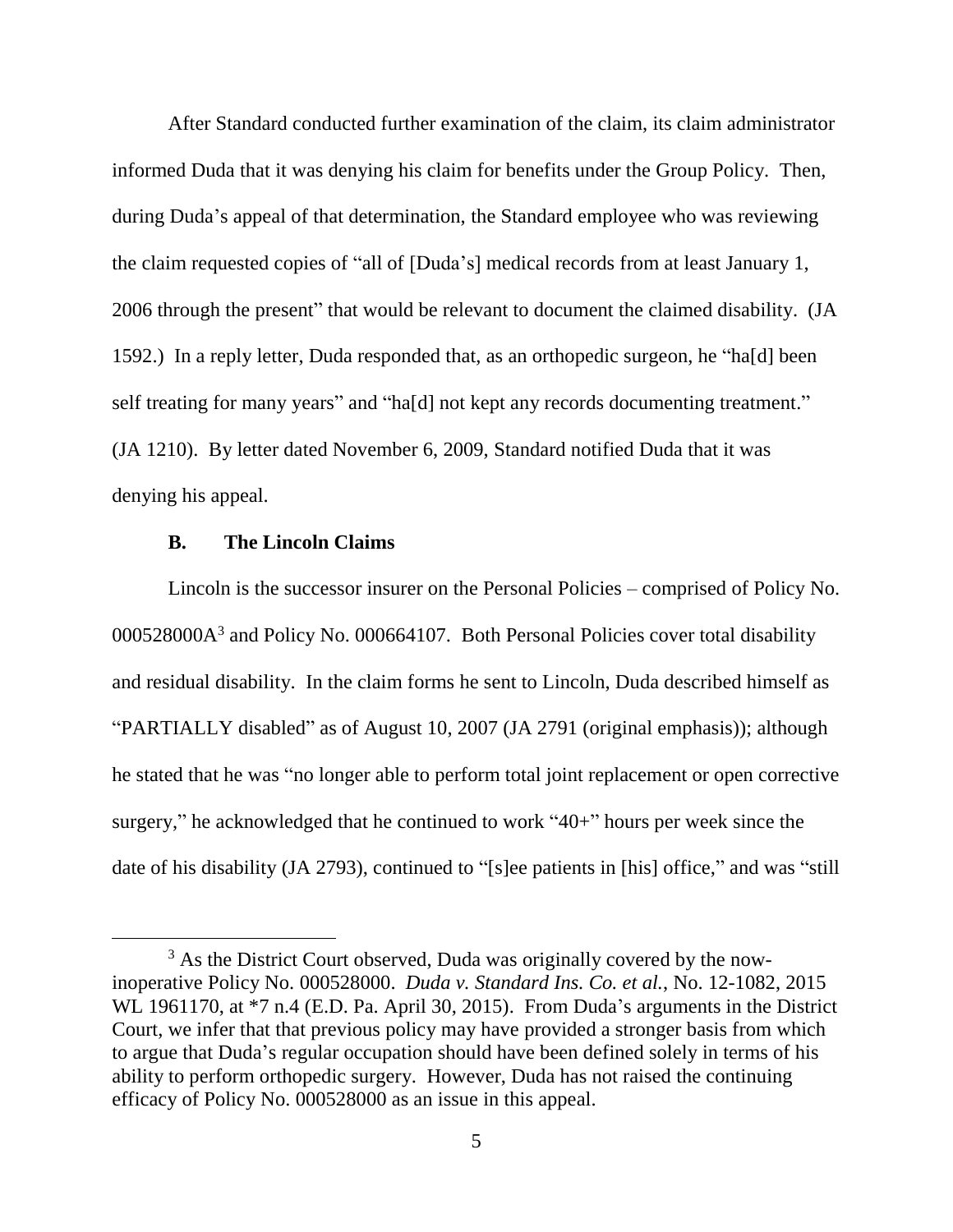doing non-open arthroscopic surgery" (JA 2791). As with the Standard claim, Leatherwood filled out a statement as Duda's Attending Physician, diagnosing Duda with "Scapho-Lunate Dissociation" and "SLAC [] Wrist (Scapho-Lunate Advanced Collapse)." (JA 2794.)

Although Duda had claimed to be only partially disabled, Lincoln apparently considered his eligibility for both total and residual disability benefits. It denied Duda's claims as they pertained to total disability, told him that it was "unable to approve Residual Disability benefits at this time," and requested additional medical, financial, and billing information so that it could make a final determination with respect to residual disability benefits. (JA 2831.) During Duda's appeal of the denial of his total disability claims, and after Lincoln made several more requests for additional information to analyze Duda's eligibility for residual disability benefits, Duda's counsel told Lincoln that Duda would not submit any of the requested information because he intended to focus "exclusively" on the total disability claims. (JA 2876.) Counsel allowed, however, that if Duda "elect[ed] to seek residual benefits at a later point in time," he would "then provide the additional information … ." (*Id*.) Lincoln affirmed the denial of Duda's total disability claims on November 4, 2011, and this litigation followed.

### **C. Procedural Background**

Duda, Leatherwood and Northwest filed a complaint in the District Court against Standard, Lincoln, and other subsequently dismissed defendants. (U.S. Dist. Ct. for E.D. Pa., *Duda v. Standard Ins. Co. et al.*, C.A. No. 12-1082, Docket Item #1.) The plaintiffs ultimately filed a second amended complaint asserting the following claims: Duda's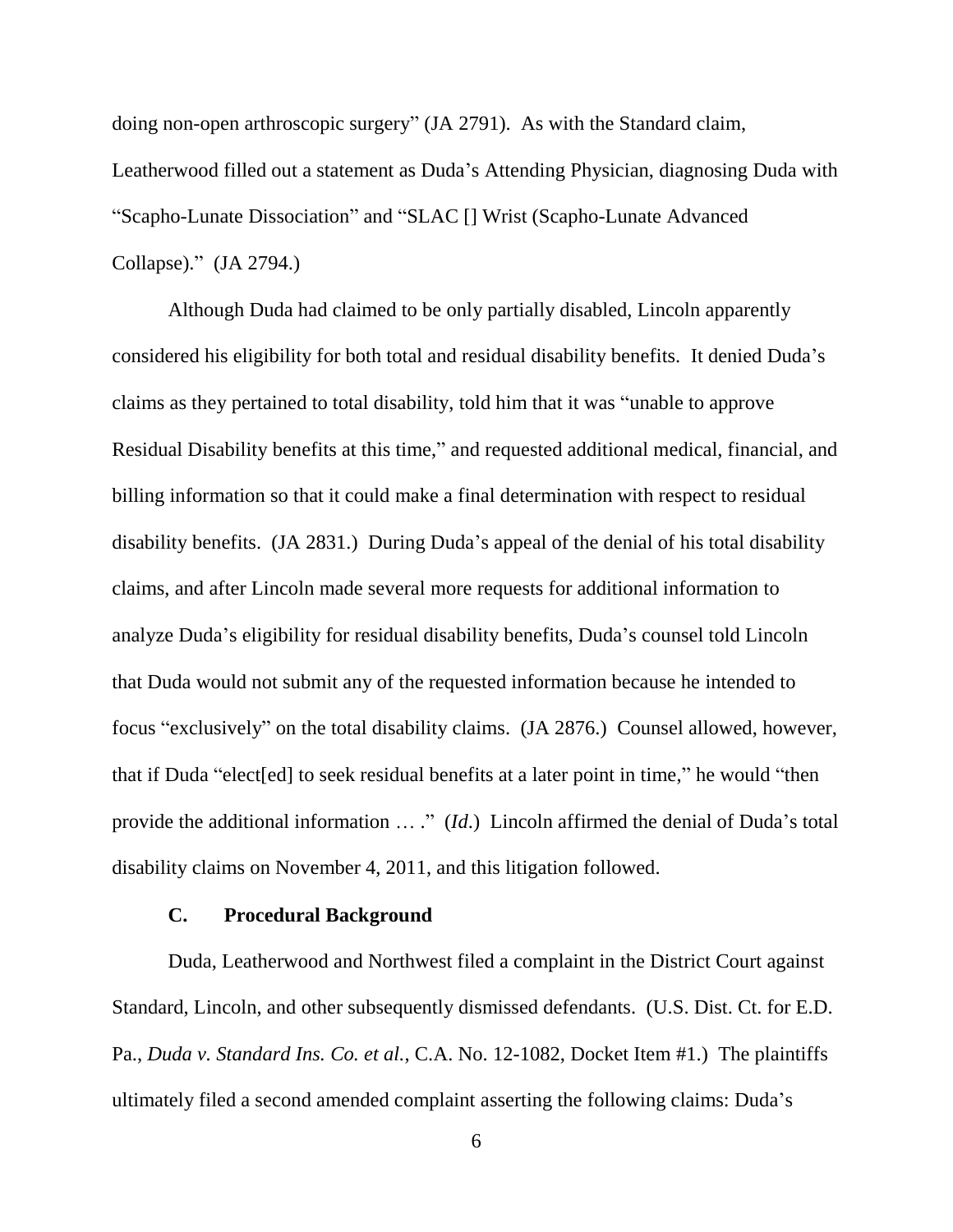ERISA claim against Standard for wrongful denial of coverage (Count I); Northwest and Leatherwood's ERISA claim against Standard in their capacity as fiduciaries of the Group Policy (Count II); Duda's Pennsylvania common-law claim against Lincoln for breach of an insurance policy with respect to total disability benefits (Count III); Duda's bad faith claim against Lincoln under 42 Pa. Cons. Stat. § 8371 (Count IV); and Duda's claim against Lincoln for residual disability benefits under Pennsylvania common law and § 8371 (Count V). Upon cross-motions for summary judgment, the District Court granted summary judgment in favor of Standard and Lincoln and against Duda, Leatherwood and Northwest on all five counts. *Duda v. Standard Ins. Co. et al.*, No. 12- 1082, 2015 WL 1961170, at \*1 (E.D. Pa. April 30, 2015). This timely appeal followed.<sup>4</sup>

<sup>&</sup>lt;sup>4</sup> In addition to the District Court's April 30, 2015 order granting summary judgment for the defendants, the Appellants' Notice of Appeal listed other orders of the District Court with which they disagree. But their briefing failed to mention, much less develop, any arguments regarding those other orders, so they merit no further consideration or comment.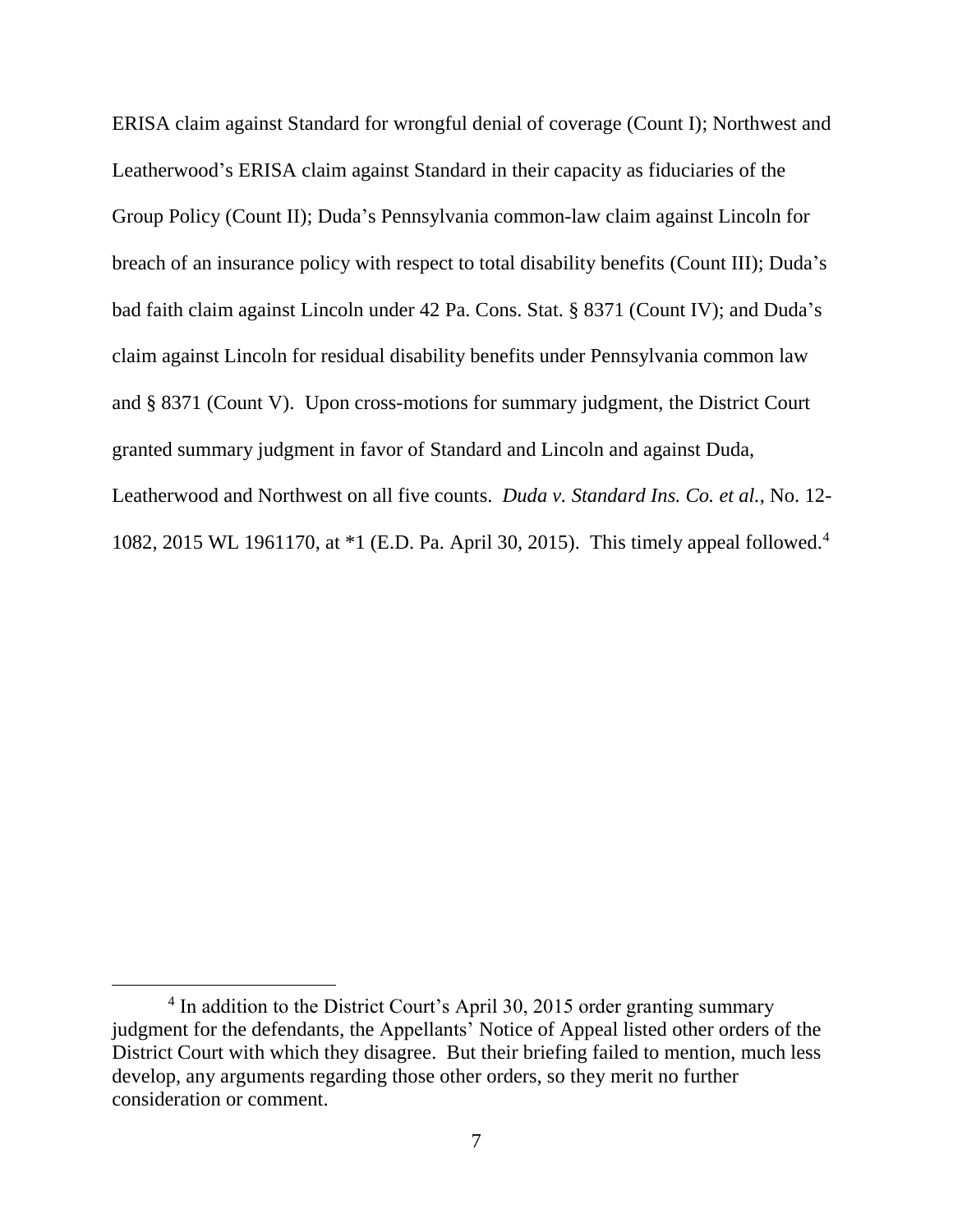# **II. Discussion**<sup>5</sup>

### **A. ERISA Claims Against Standard (Counts I and II)**

As a preliminary matter, we note that Count II has been waived on appeal. In Count II, Northwest and Leatherwood brought ERISA claims against Standard as purported fiduciaries with respect to the Group Policy. The District Court granted summary judgment in favor of Standard, concluding that ERISA did not give Northwest and Leatherwood statutory standing to sue Standard on Duda's behalf. Nowhere in the appellate briefing do the Appellants touch the issue of standing, nor does their Reply Brief respond to Standard's contention that they have thus "forfeited the issue on appeal." (Standard's Ans. Br. 26.) We therefore deem Appellants to have abandoned that issue. *See Nagle v. Alspach*, 8 F.3d 141, 143 (3d Cir. 1993) ("When an issue is either not set forth in the statement of issues presented or not pursued in the argument section of the brief, the appellant has abandoned and waived that issue on appeal."). Because the decision on standing was dispositive of Count II, we will affirm the District Court's grant of summary judgment on that count.

<sup>5</sup> The District Court had jurisdiction over the ERISA claims pursuant to 28 U.S.C. § 1331 and 29 U.S.C. § 1132(e), and had supplemental jurisdiction over the related statelaw claims pursuant to 28 U.S.C. § 1367. We have appellate jurisdiction to review the District Court's final decision under 28 U.S.C. § 1291. We exercise plenary review of the grant of summary judgment, and apply the same standard the lower court was obligated to apply. *Smathers v. Multi-Tool, Inc.*, 298 F.3d 191, 194 (3d Cir. 2002). "Summary judgment is proper if there is no genuine issue of material fact and if, viewing the facts in the light most favorable to the nonmoving party, the moving party is entitled to judgment as a matter of law." *Carter v. McGrady*, 292 F.3d 152, 157 n.2 (3d Cir. 2002). For a dispute over a material fact to be "genuine," the evidence must be such that "a reasonable jury could return a verdict for the nonmoving party." *Anderson v. Liberty Lobby, Inc.*, 477 U.S. 242, 248 (1986).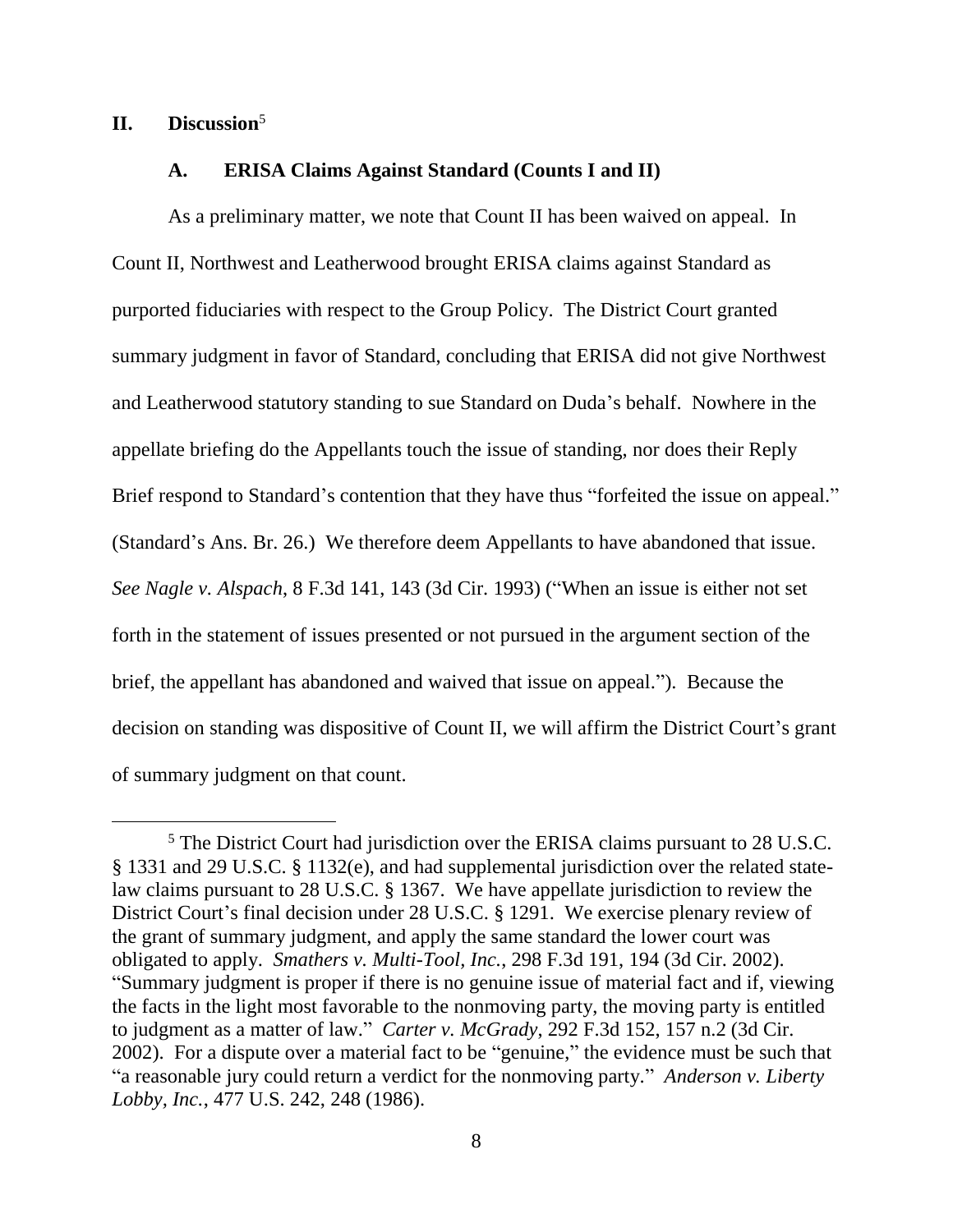As to Count I, the Appellants and Standard agree that Standard's decision not to award benefits is subject to review under an "arbitrary or capricious" standard.<sup>6</sup> *See Doroshow v. Hartford Life & Accident Ins. Co.*, 574 F.3d 230, 234 (3d Cir. 2009). Under that standard, a reviewing court "may overturn a decision of the Plan administrator only if it is without reason, unsupported by substantial evidence or erroneous as a matter of law." *Abnathya v. Hoffmann-La Rouche, Inc.*, 2 F.3d 40, 45 (3d Cir. 1993) (internal quotation marks omitted), *abrogated on other grounds by Metropolitan Life Ins. Co. v. Glenn*, 554 U.S. 105, 112 (2008); *Miller v. American Airlines, Inc.*, 632 F.3d 837, 845 (3d Cir. 2011). We must therefore determine whether there was a reasonable basis for the administrator's decision, based on the facts known at the time the decision was made. *Smathers v. Multi-Tool, Inc.*, 298 F.3d 191, 199-200 (3d Cir. 2002). In determining whether a decision by the plan administrator was arbitrary or capricious, "one of several factors" we consider is whether the administrator had a conflict of interest. *Estate of Schwing v. The Lilly Health Plan*, 562 F.3d 522, 525 (3d Cir. 2009).

Although the District Court rejected Count I on multiple grounds, we conclude that the absence of satisfactory medical documentation that Duda was continuously disabled during the so-called "Benefit Waiting Period" was a sufficiently reasonable basis for Standard to deny both total and partial disability benefits. Duda submitted his claim on March 5, 2009 and represented that his last day working without disability was

<sup>6</sup> Although that standard is sometimes described in terms of an "abuse of discretion," we have clarified that "[i]n the ERISA contest, the arbitrary and capricious and abuse of discretion standards of review are essentially identical." *Miller v. American Airlines, Inc.*, 632 F.3d 837, 845 n.2 (3d Cir. 2011).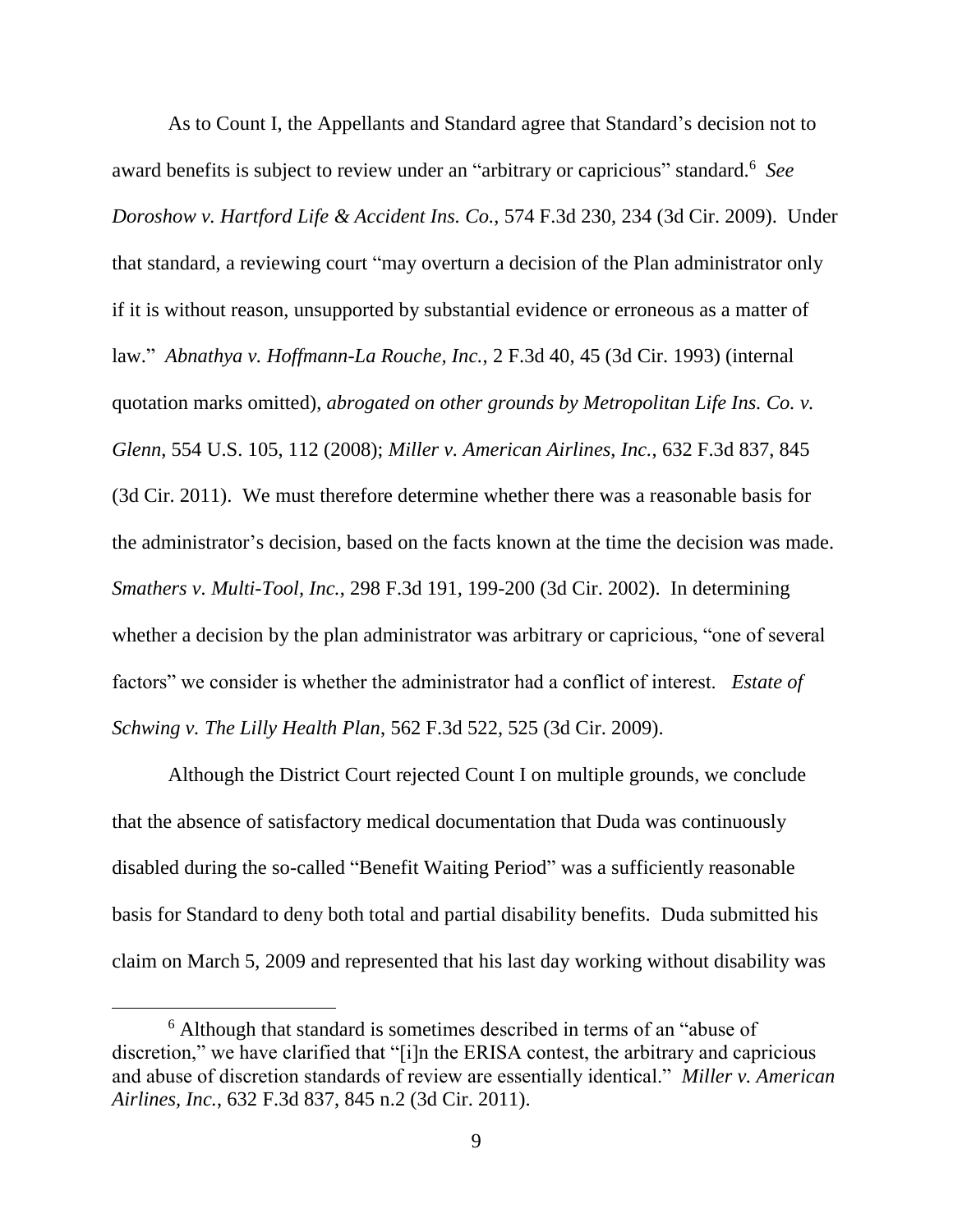on August 10, 2007. Regardless of the proof Duda may have supplied that he was disabled as of March 2009 or beyond, the express terms of the Group Policy required his claim to be supported by proof of disability during the preceding Benefit Waiting Period.

In its letter denying Duda's claim, Standard noted, among other things, that "[t]he available records document that you have received limited formal medical attention for these diagnoses over the past three years," and pointed out Standard's "receipt of a narrative from Dr. Leatherwood dated March 24, 2009 that admitted the lack of detailed formal records." (JA 1581.) The letter concluded that "review of the available records" did not provide "substantiation" that Duda had a "continuous Disability … throughout a 180 day Waiting Period for any period over the past 3 years." (JA 1582.)

In its letter reaffirming the denial of Duda's claim after independent administrative review, Standard again emphasized the lack of documentation of Duda's condition either before or after his claimed date of disability:

With regard to your longstanding history of scapholunate dissociation, you report that your productivity with regard to open surgery has gradually and progressively decreased. Under circumstances regarding Disability as a result of a longstanding and/or progressive condition, it is reasonable for us to expect to find evidence of a notable worsening or progression of your condition as of or just prior to the date you claimed to be disabled (August 10, 2007), to reasonably support that you became Disabled as defined by the Group Policy.

In this regard, [] Standard has not received any documentation of treatment for your right wrist contemporaneous to August 10, 2007. In fact, we have not received documentation of any medical treatment for your right wrist for over a year prior to that date (August 6, 2006) through the present, with the only exception being x-rays of your right wrist and hand that was performed on March 6, 2009.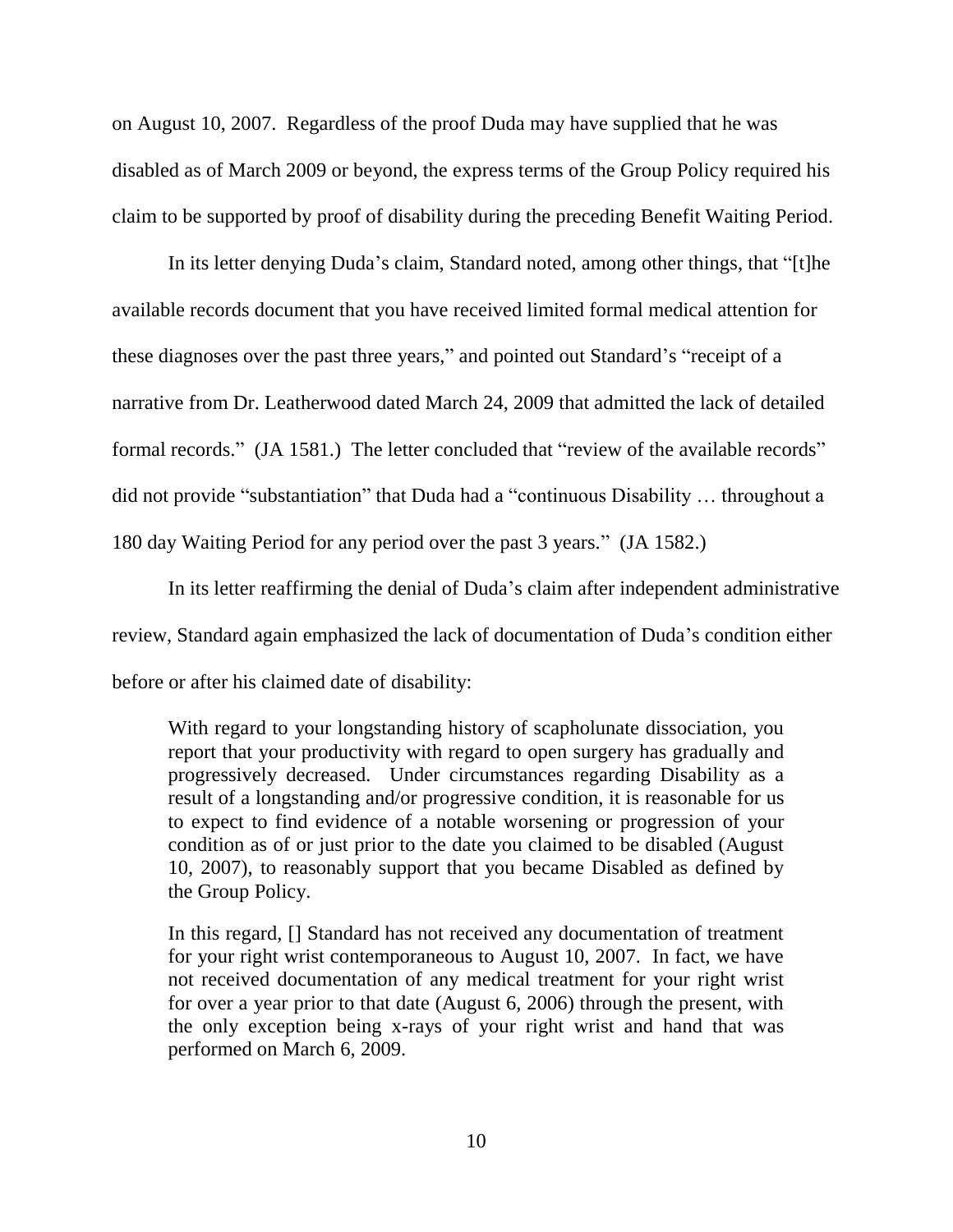(JA 1409.) The letter also observed that, when Standard requested copies of all of Duda's medical records with Leatherwood, it did not receive any records documenting Duda's treatment other than a letter dated March 24, 2009 in which Leatherwood described Duda's "symptoms *at this time*" – *i.e.*, over two weeks after Duda filed his claim for benefits and almost two years after the purported start of his disability. (JA 1410 (emphasis added).) The letter concluded that, "because records were not kept, we do not have satisfactory written proof substantiating that your condition precluded your ability to perform the Material Duties of your Own Occupation as of August 10, 2007, or even through the present." (*Id*.)

The paucity of medical records documenting Duda's condition between August 2007 and March 2009 makes it impossible to say that Standard's decision to deny Duda's claim for lack of "satisfactory written proof" was without reason, unsupported by substantial evidence, or erroneous as a matter of law. As the District Court observed, even assuming "satisfactory written proof" to be an ambiguous term, Standard's interpretation of that language is entitled to deference under the arbitrary-and-capricious standard of review unless it is "contrary to the plain language of the plan." *Skretvedt v. E.I. DuPont de Nemours & Co.*, 268 F.3d 167, 177 (3d Cir. 2001), *abrogated on other grounds by Glenn*, 554 U.S. 105. Because the Group Policy specifically required Duda to prove that physical disease or injury rendered him "continuously" disabled during a 180 day Benefit Waiting Period prior to March 5, 2009,<sup>7</sup> it was not contrary to the plain

 $\overline{a}$ 

 $7$  As mentioned above, March 5, 2009 was the date Duda submitted his disability claim to Standard.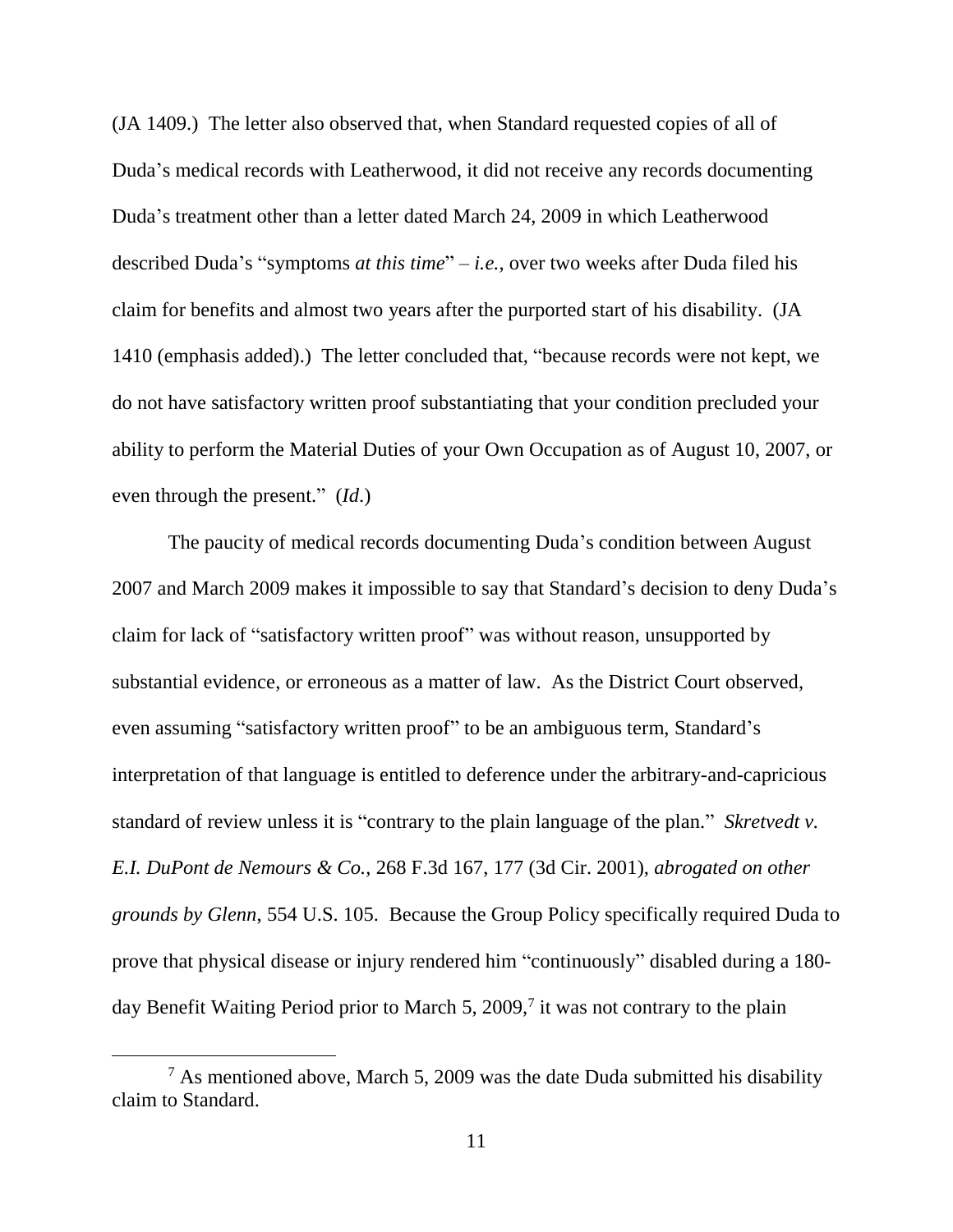language of the plan for Standard to reject Duda's claim based on the complete absence of contemporaneous medical records dating from that period.<sup>8</sup> Because that basis for denying Duda's claim – either for total or partial disability – finds adequate support in the record, we conclude that Standard's decision to deny the March 2009 claim cannot be overturned as arbitrary or capricious. Thus, it was not error for the District Court to grant summary judgment for Standard on Count I.<sup>9</sup>

### **B. Breach of Contract Claims Against Lincoln (Counts III, IV and V)** 10

Under both Personal Policies, "total disability" is defined to mean that "the insured, due to injury or sickness, cannot perform the main duties of his or her regular occupation." (JA 2308; 2326.) By comparison, the Personal Policies define "residual disability" to mean that "the insured, due to injury or sickness, cannot perform all the main duties of his or her regular occupation full time, but: (a) can and is performing some of those duties; or (b) can perform all of those duties, but not full time … . At the same time, the insured must be earning at least 20% less than his or her monthly earned income

<sup>&</sup>lt;sup>8</sup> As Standard points out, Duda has since supplied the record with documents and data that were not before Standard when it made its decision. Because inquiry into the reasonableness of Standard's decision is "based upon the facts as known to the administrator at the time the decision was made," we do not consider information that was unavailable to Standard at that point in time. *Smathers*, 298 F.3d at 200 (internal quotation marks omitted).

<sup>&</sup>lt;sup>9</sup> Duda's other arguments for establishing that Standard's decision was arbitrary and capricious are similarly unconvincing, as explained in the District Court's thorough opinion.

 $10$  Lincoln concedes that Pennsylvania substantive law applies to the contract claims under the Personal Policies. Although Duda does not expressly address this point, his briefing does not contest the applicability of Pennsylvania law; rather, it operates from the assumption that such law does govern. We therefore apply Pennsylvania law to Counts III through V.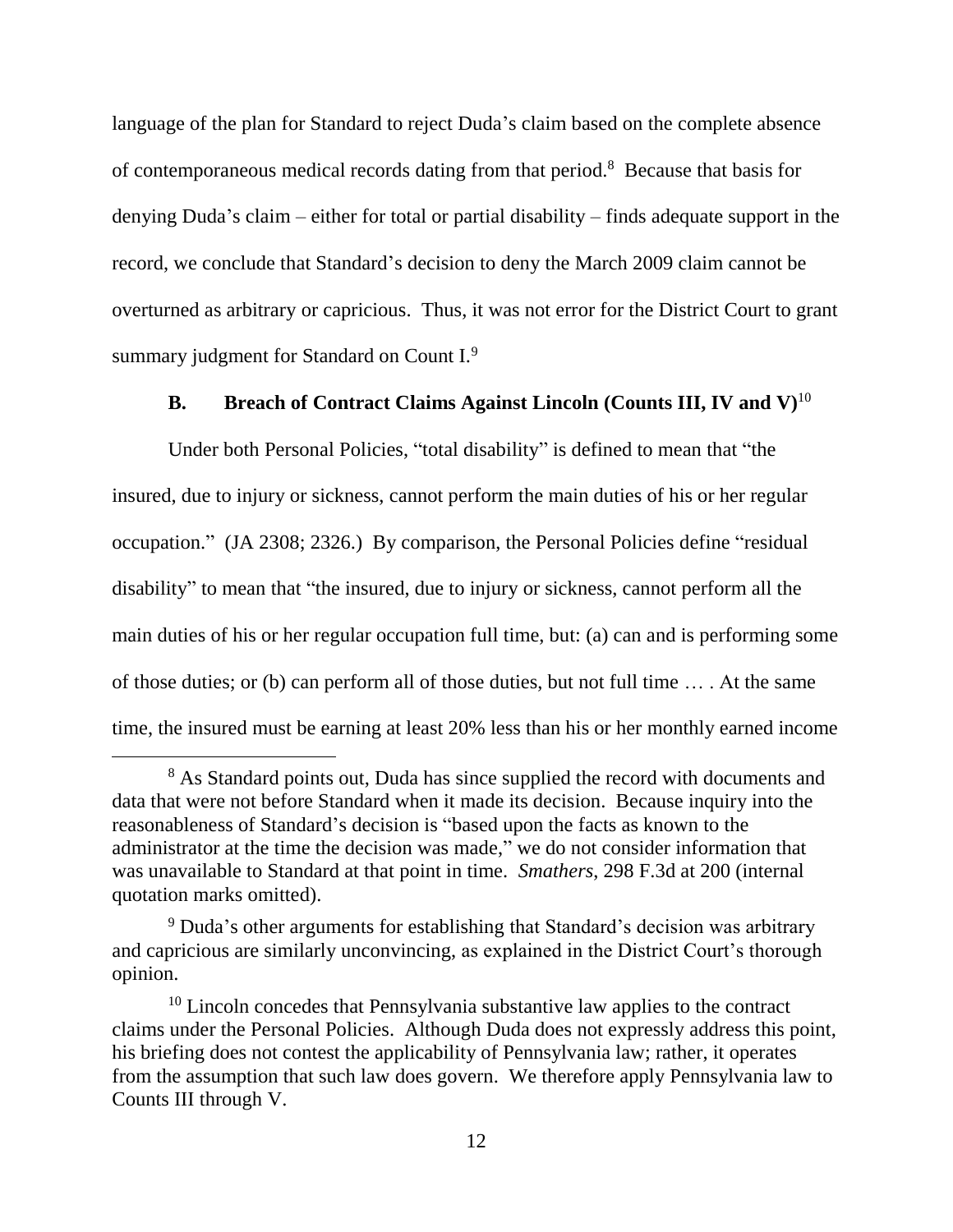base." (JA 2302; 2322.) Reading the total and residual disability definitions together, it is clear that an insured who can still perform some of the main duties of his occupation is not eligible for "total disability" benefits.

With respect to Count III, Duda argues that his inability to perform open surgery rendered him totally disabled because "open surgery was the keystone and sole 'main duty' of [his practice] because it served as the magnet that drew the full array of surgical procedures performed at Northwest … ." (Op. Br. 39-40.) In this conception of his practice, arthroscopic surgery was not one of Duda's "main duties" because it was "merely one of many services that was provided as part of a comprehensive menu of orthopedic surgical services that were all generated and fueled by Dr. Duda's open surgery practice." (*Id*. at 43.) Nevertheless, even crediting the argument that open surgeries were the driver of Duda's practice, we do not think that a reasonable jury looking at this record could conclude that performing open surgery was the only one of his main duties. As the District Court noted, the parties do not dispute that "Dr. Duda performed thousands of arthroscopic surgeries from 1998 until 2009," and "performed more arthroscopic surgeries than open surgeries" in each of those years. *Duda*, 2015 WL 1961170, at \*21. For example, between 2002 and 2006 – the five years preceding Duda's claimed start of disability in 2007 – Duda's billing codes show that non-open procedures (including but not limited to arthroscopic surgeries) accounted for over 91% of all procedures performed by Duda during that period, while total knee replacements and other open surgery procedures accounted for approximately 1.8% and 6.5%, respectively, of all procedures. Thus, even looking exclusively at Duda's orthopedic surgery practice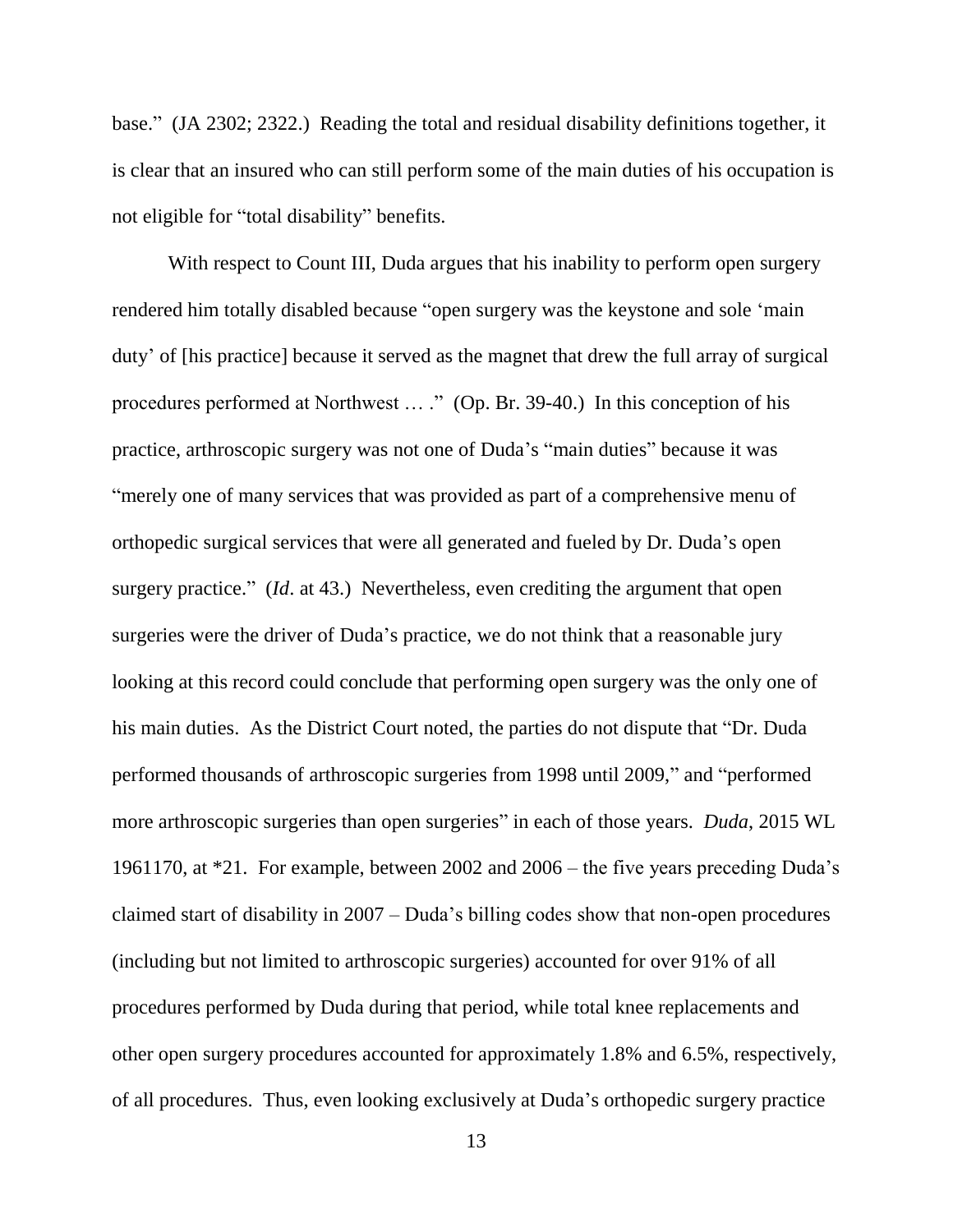and ignoring his IME practice and other medical duties, $11$  we still conclude that Duda simply cannot prevail on a theory that open surgery was the exclusive "main duty" of his regular occupation. Because Duda's inability to perform open surgeries did not preclude him from performing some of the main duties of his occupation at the time of his total disability claims, Lincoln did not breach the policies by denying those claims. Hence, the District Court was correct to grant summary judgment in favor of Lincoln on Count III.<sup>12</sup>

Consistent with that holding, we also conclude that Duda cannot prevail on his Count IV claim that Lincoln denied his total disability claims in bad faith. Duda disputes the District Court's conclusion that Count IV, brought under 42 Pa. Cons. Stat. § 8371, is barred by a two-year statute of limitations. However, even assuming Count IV is not time-barred, it must fail on the merits. Obviously, if no reasonable jury would find that Duda's inability to perform open surgeries, by itself, qualified him for "total disability" benefits, it necessarily follows that no reasonable jury would find that Lincoln lacked a reasonable basis for denying "total disability" benefits. Thus, the District Court properly granted summary judgment for Lincoln on that claim.<sup>13</sup>

 $\overline{a}$ 

 $11$  It is telling that Duda, in filing his disability claims with Lincoln, listed "all" the administrative and physical duties of his "current position" as including not just "Total Joint Replacement," but also "Open Reduction and Internal Fixation of Fractures, Arthroscopy, Office Visits, [and] IME." (JA 2793.)

 $12$  Duda also tries to get around his ultimate inability to prevail on Count III by alleging that Lincoln breached a contractual duty not in the actual denial of his claims, but in the process by which Lincoln reached that outcome. However, Duda fails to identify any specific contractual provision that was breached in that regard.

<sup>&</sup>lt;sup>13</sup> Duda attempts to prop up his insurance-based bad faith claim under 42 Pa. Cons. Stat. § 8371 by claiming that Lincoln engaged in bad faith during the discovery stage of the instant litigation. However, Pennsylvania courts have held that § 8371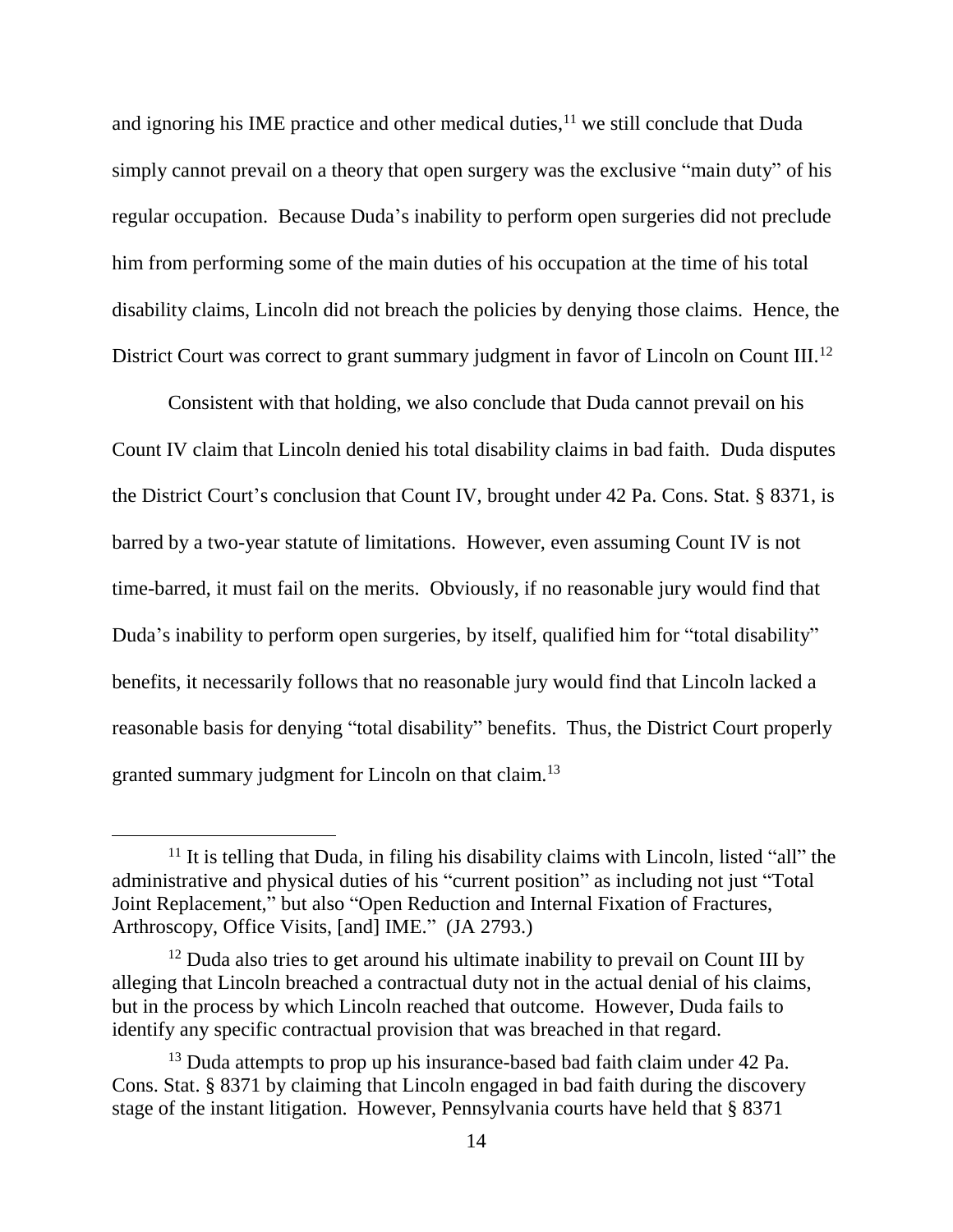Finally, we conclude that the District Court correctly granted summary judgment for Lincoln on Count V, which alleged both breach of contract and bad faith in the denial of his claims for residual benefits under the Personal Policies.<sup>14</sup> Both Personal Policies define residual disability in relation to the insured's inability to perform "all the main duties of his or her regular occupation" – leaving the term "regular occupation" undefined. (JA 792, 814.) As relevant here, to qualify for residual disability, an insured "must be earning at least 20% less than his or her monthly earned income base." (*Id*.) In turn, "monthly earned income" is defined as "the amount of income, net of reasonable and necessary business expenses, earned in a calendar month by the insured *from his or her regular occupation* … ." (*Id*. (emphasis added).)

"clearly does not contemplate actions for bad faith based upon allegation of discovery violations." *O'Donnell ex rel. Mitro v. Allstate Ins. Co.*, 734 A.2d 901, 908 (Pa. Super. Ct. 1999). Although the *Hollock v. Erie Insurance Exchange* case, upon which Duda relies, allowed for the possibility that an insurer's actions during litigation, at least in some circumstances, may be admissible evidence in support of the underlying bad faith claim, 842 A.2d 409, 414-15 (Pa. Super. Ct. 2004), it also emphasized that a bad faith claim is still established upon a showing that the insurer "refused to pay the proceeds of [the] policy" because of "a frivolous or unfounded reason," *id*. at 416.

<sup>14</sup> Duda's belated pursuit of residual benefits through litigation bears some mention. The District Court concluded that Duda's nonresponsive behavior during Lincoln's consideration of his residual benefits eligibility constituted a failure to cooperate with Lincoln's investigation of those claims, and hence defeated his Count V claim for residual benefits. *Duda*, 2015 WL 1961170, at \*25-26. But, since we are reviewing the grant of summary judgment, and the determination of "[w]hether there has been a material breach of an insured's duty to cooperate is a question for the finder of fact," *Forest City Grant Liberty Assocs. v. Genro II, Inc.*, 652 A.2d 948, 951 (Pa. Super. Ct. 1995) (citing *Cameron v. Berger*, 7 A.2d 293, 296 (Pa. 1938)), we focus only on the District Court's alternative ground for denying Count V, namely that Duda's income level had not fallen to the point at which the definition of residual disability was met. *See Duda*, 2015 WL 1961170, at \*26 n.25.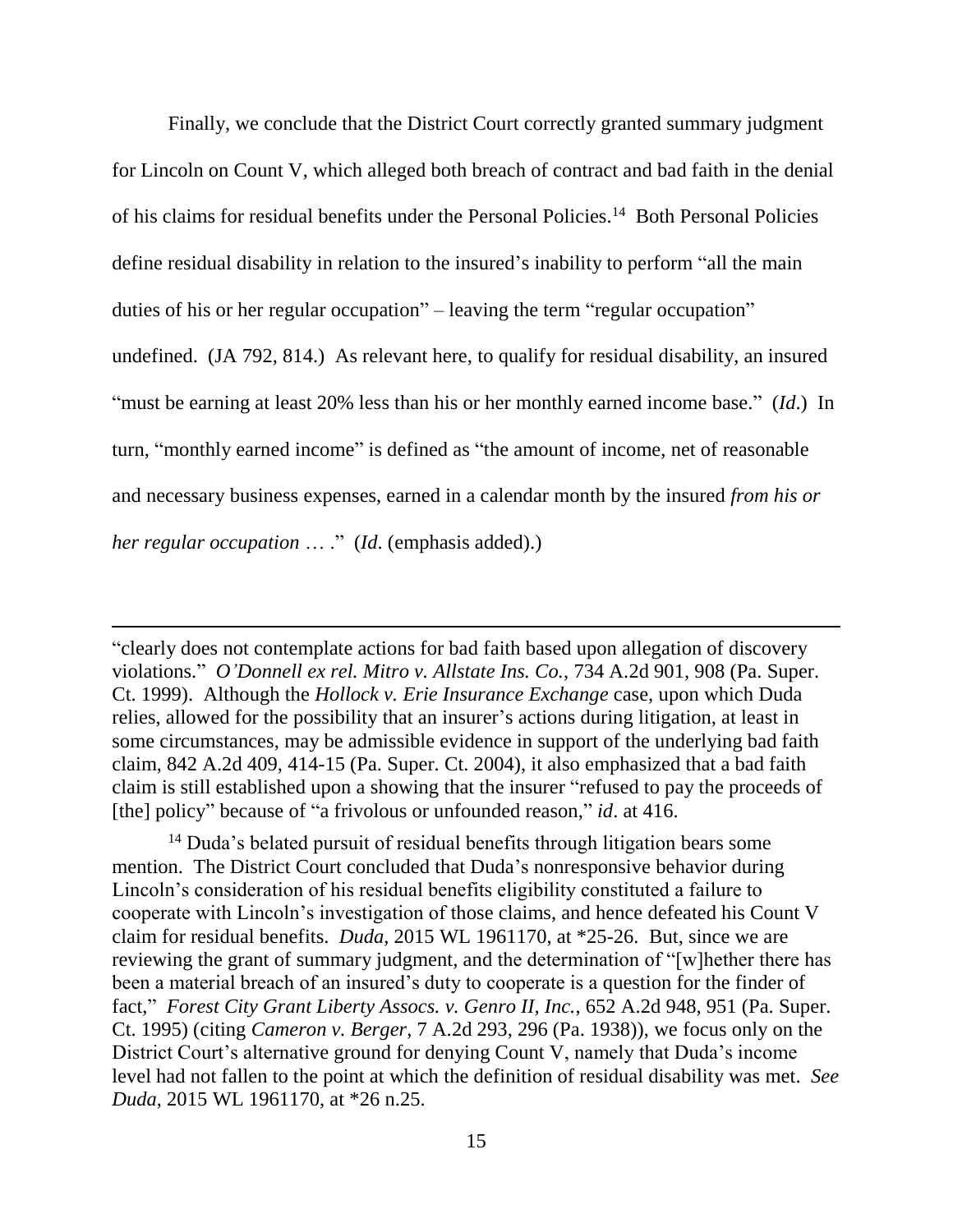Duda admits that, if income from his lucrative IME practice is counted toward his "monthly earned income," he cannot qualify for residual disability by showing that he meets the 20% threshold of decreased earnings. Rather, he contends that his IME income should have been disregarded because IME work, though a substantial part of his earnings, is not part of his "regular occupation" as an orthopedic surgeon. The underlying basis of Duda's argument is that his unilateral description of his occupation in his insurance applications should operate, in effect, as a controlling definition. In his applications for both Personal Policies, Duda listed his full time occupation "for the past 3 years" as "Orthopedic Surgeon" and described his past duties in that occupation as "Those [Duties] Customary to the Performance of Surgery." (JA 800, 819.) In the course of litigation Duda has also submitted a signed statement representing that, when he purchased the policies, his understanding from his own "broker" and other "advisors" was that such policies "would protect [his] Orthopedic Surgery earnings regardless of ability to work at ANY job other than ORTHOPEDIC SURGERY," (JA 785-86 (original emphasis)), and that he therefore did not expect his work performing IMEs to disqualify him for disability benefits under the policies (*id*. at 786-87).

Notwithstanding Duda's own understanding of the policies, "Pennsylvania case law … dictates that the proper focus for determining issues of insurance coverage is the reasonable expectations of the insured … . [and i]n most cases, the language of the insurance policy will provide the best indication of the content of the parties' reasonable expectations." *Reliance Ins. Co. v. Moessner*, 121 F.3d 895, 903 (3d Cir. 1997) (internal quotation marks omitted). Even clearly worded provisions "will not bind the insured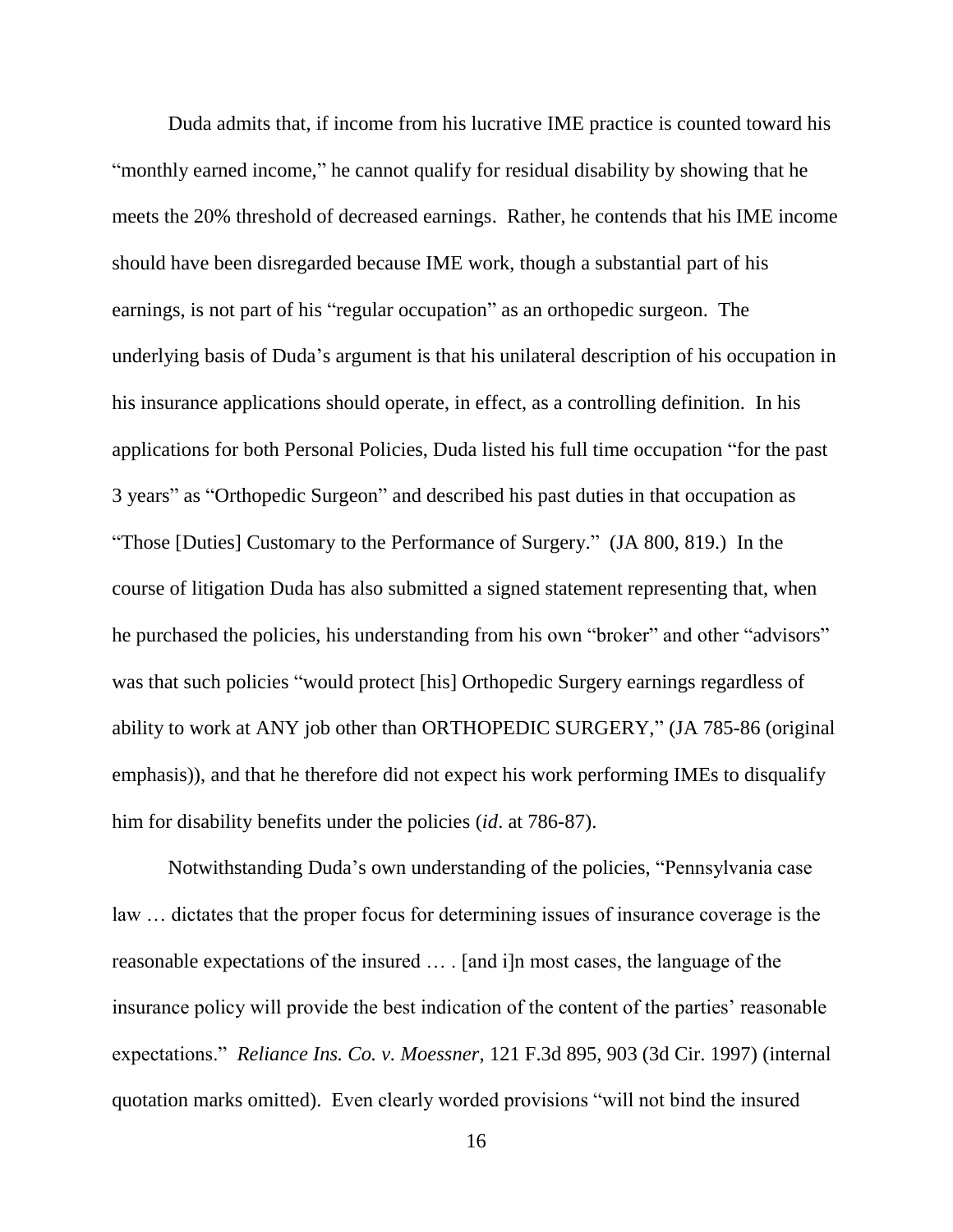where the insurer or its agent has created in the insured a reasonable expectation of coverage," *id*., but in this case Duda has alleged that his expectations were influenced by his own advisors rather than by the insurer. Thus, the unambiguous language of the insurance contract controls. *See Pa. Nat'l Mut. Cas. Ins. Co. v. St. John*, 106 A.3d 1, 14 (Pa. 2014) ("When the language of an insurance policy is plain and unambiguous, a court is bound by that language.").

Although our opinion in *Lasser v. Reliance Standard Life Insurance Company* was not applying Pennsylvania law, it concerned a policy with language almost identical to that considered here, defining disability in relation to the insured's ability to "perform the material duties of his/her regular occupation." 344 F.3d 381, 386 (3d Cir. 2003). We held that the term "regular occupation," likewise undefined in that case, was not ambiguous, instead concluding that "[b]oth the purpose of disability insurance and the modifier 'his/her' before 'regular occupation' make clear that 'regular occupation' is the usual work that the insured is actually performing immediately before the onset of disability." *Id*. Because the language in the Personal Policies is essentially identical to the provision in *Lasser*, the District Court was correct in concluding that, for purposes of assessing Duda's residual disability claims, the term "regular occupation" should be defined in relation to "the tasks actually performed before the onset of disability, not those tasks that are generally required of individuals in the insured's profession." *Duda*, 2015 WL 1961170, at \*21. It was therefore proper for the District Court to consider